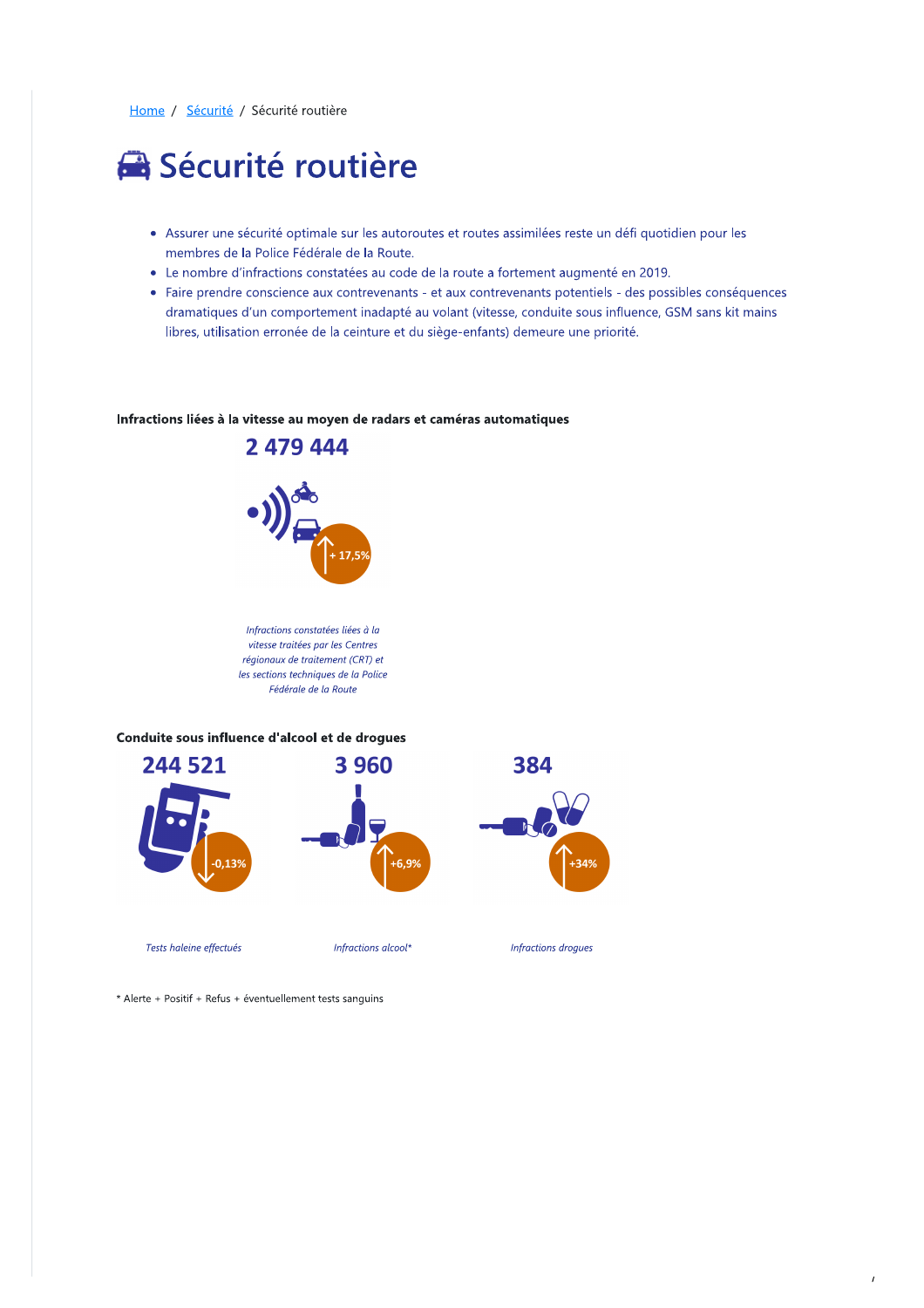This website uses cookies to ensure you get the best experience on our website.



### Ceinture et siège-enfants



**Infractions** 

#### Utilisation du GSM au volant



**Infractions** 

#### **Poids lourds**





 $\overline{I}$ 

Infractions à la fraude tachygraphe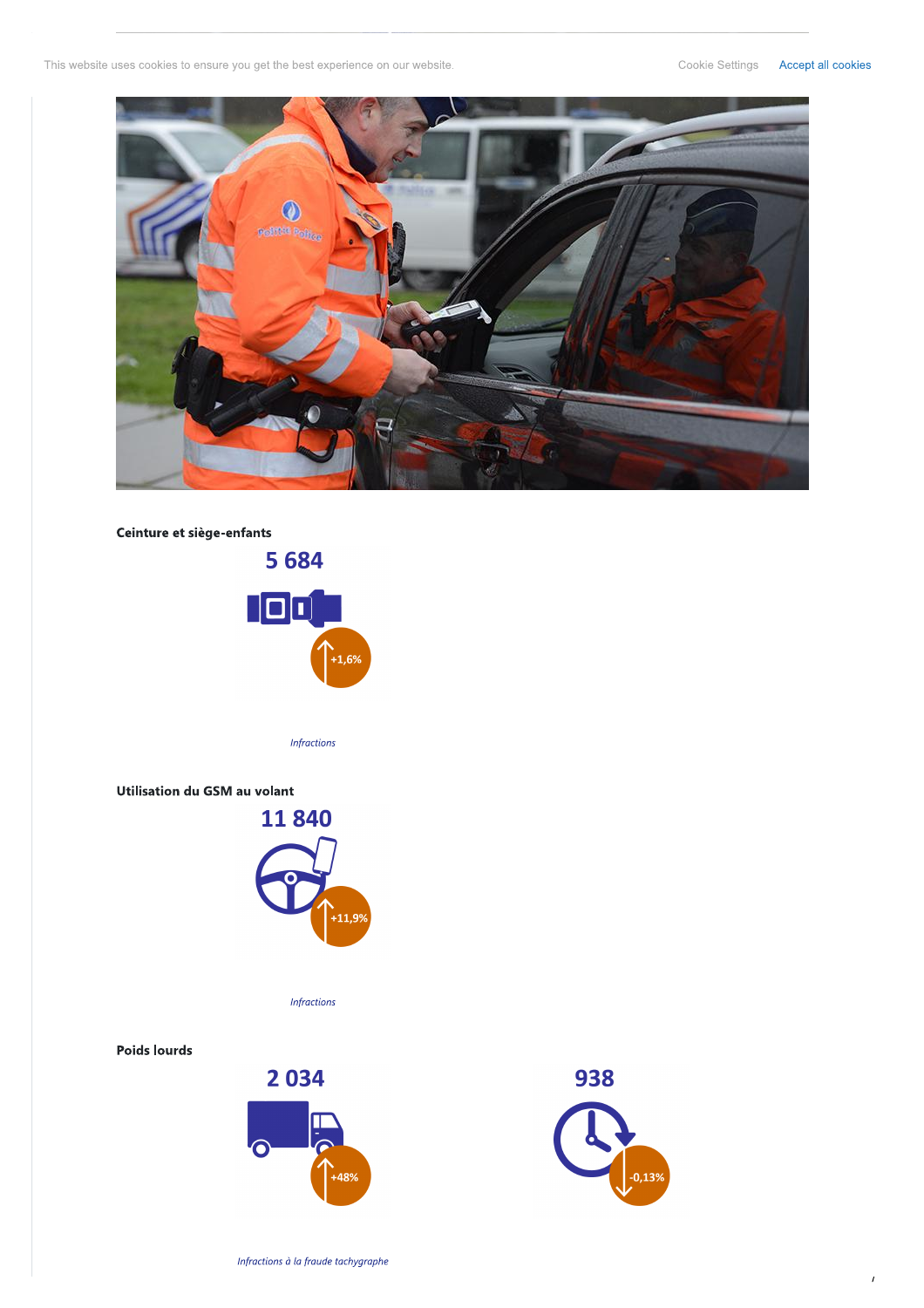This website uses cookies to ensure you get the best experience on our website.



#### **Grandes actions**

81 actions de grande envergure, impliquant tant la Police Fédérale que la Police Locale, ont eu lieu en 2019, dont 60 initiées par les réseaux d'experts des services de police (Centrex) et 21 par VIAS ou par le réseau européen TISPOL.

#### Nombre de tués et d'accidents avec lésions corporelles constatés par la Police Fédérale de la Route sur les autoroutes et voies assimilées

|                                     | 2018    | 2019    |
|-------------------------------------|---------|---------|
| Accidents avec lésions corporelles* | 3 1 2 2 | 3 0 9 5 |
| Accidents mortels*                  | 94      | 99      |
| Tués                                | 100     | 105     |
| Blessés graves                      | 361     | 384     |
| Blessés légers*                     | 4 4 0 3 | 4 1 6 4 |

\* Un accident avec lésions corporelles peut engendrer plusieurs blessés (graves ou légers). Idem pour les accidents mortels.



# Escortes VIP et sommets européens

La Police Fédérale contribue au maintien de l'ordre et à la sécurité lors des sommets européens et d'autres événements. Outre l'implication de plusieurs entités et directions, dont la Direction de la protection (DAP), la Police Fédérale de la Route assure des escortes pour les chefs d'Etat, les chefs de gouvernement ou encore d'autres VIP.

L'année 2019 a connu huit sommets européens (dont quatre pour le Brexit) et quatre autres événements extraordinaires : le sommet ministériel « EU - Eastern Partnership », un événement VIP de grande ampleur organisé par l'ambassadeur des États-Unis, la réunion « EEAS - Balkan », et les commémorations liées à la